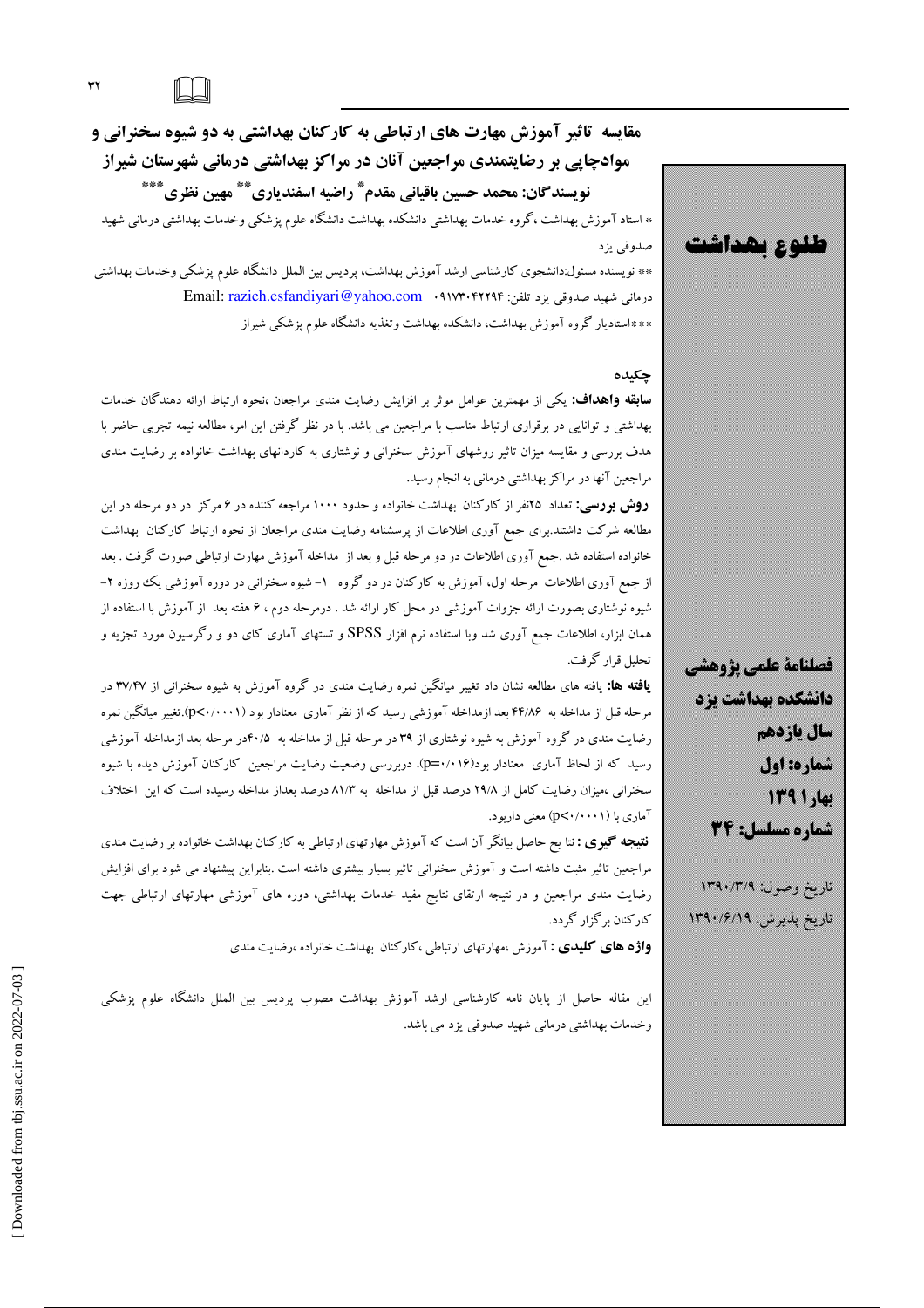#### مقدمه

یکی از شاخص های اثر بخشی مداخلات ،ارزیابی کیفیت خدمات است. با نظارت برنحوه ارايه خدمات و شناخت نقاط قوت و ضعف، می توان به بهبود کیفیت ارایه خدمات کمک کرد. مطالعات ارزیابی کیفیت با استفاده از سنجش پیامد های پزشکی، هزینه و رضایتمندی بیماران انجام می گیرد(۱). مطالعات انجام شده بیانگر آن است که در سیستم ارایه مراقبتهای بهداشتی، توانمندی ارتباطی کارکنان ناکافی و نارساست.هرکجا کارکنان بهداشتی نارسایی و نقایصی در مهارت های ارتباطی دارند ،بهترین راه حل، تدارک آموزش مداوم مهارتهای ارتباطی براي فارغ التحصيلان پزشكي وپيراپزشكي است (٢). تحقيقات نشان داده است که ارتباطات غیر موثر، هنوز هم یک مانع قدرتمند در مراقبتهای بهداشتی محسوب می گردد.از طرفی، عدم برقراری ارتباط موثر با مراجعان وبیماران ، منجر به مخفی ماندن مشکلات و نیازها ،اختلال در کسب اطلاعات صحیح ،کاهش میزان رضایت مندی و تمکین آنان خواهد شد(۳). تحقیقات متعدد همواره نشان داده اند که توانایی ارائه دهنده خدمات بهداشتی در برقراری ارتباط مناسب با مراجعین، نقش تعیین کننده، در میزان رضایت مندی مراجعین دارد(۱). در این راستا ،تحقیقات مختلف نشان داده است که ارتباطات میان فردی بین ارائه دهنده مراقبتهای بهداشتی و درمانی مهم ترین عامل موثر بر رضایت مندی افراد از سیستم های بهداشتی و درمانی می باشد(۴). مطالعات مختلف نشان دهنده میزان پایین رضایتمندی بيماران بيشتردرخصوص نحوه ارتباط ارائه دهندگان خدمات بهداشتی بوده است که حکایت از ضعف مهارتهای ارتباطی آنها می باشد(۳) رضایت مندی بیمار مفهومی است که امروزه در

مراقبت های بهداشتی اهمیت بسیار ویژه یافته است وبر این اساس یکی از اهداف مهم وزارت بهداشت و درمان کشور ما نیز بوده و مورد توجه قرارگرفته است (۱). آموزش مهارتهای ارتباطی به کارکنان بهداشتی درمانی به عنوان یکی از اصلی ترین راههای ارتقا کیفیت مراقبتهای بهداشتی درمانی شناخته شده است(۳). مهارتهای ارتباطی قابل آموزش و یادگیری هستند.حتی دوره های کوتاه مدت آموزشی نیز تاثیر قابل توجهی در ارتقای مهارت های ارتباطی داشته است . الگوی یادگیری تجربی متمرکز بر مهارتهای ارتباطی و توانایی ارتباطی بسیار با ارزش بوده است بطوریکه خود شرکت کنندگان بعد از مداخلات آموزشی، گزارشاتی مبنی برکسب آمادگی بهتر، اعتماد به نفس بیشتر،اضطراب کمتر و بهبود در مهارتهای ارتباطی ارائه داده اند. همچنین در مواردی درک عمیق تر ،افزایش تعهد به کار گروهی میان رشته ای نیز اعلام گردیده است(۵).

در کشور ایران ،شبکه بهداشت و درمان شهرستان ،کوچکترین واحد مستقل نظام بهداشت و درمان کشور را تشکیل می دهد و اولین واحد ارائه خدمات به جمعیت،مرکز بهداشتی درمانی شهری شهری یا روستایی است .وظیفه اصلی مراکز بهداشتی ارائه مراقبتهای بهداشتی به جمعیت تحت پوشش است.هدف از عرضه خدمات بهداشتی درمانی مطلوب ،تامین سلامت کامل جسمی ،روانی و اجتماعی برای افراد جامعه در حد اعلای ممکن است که باید دارای خصوصیاتی مانند در دسترس بودن ،کیفیت خوب و قابل قبول بودن باشد. یکی از روشهای ارزشیابی کیفیت خدمات،ارزیابی رضایت مندی مراجعان به عنوان استفاده کنندگان اصلی خدمات است ( ۶). جانسون و همکاران معتقدند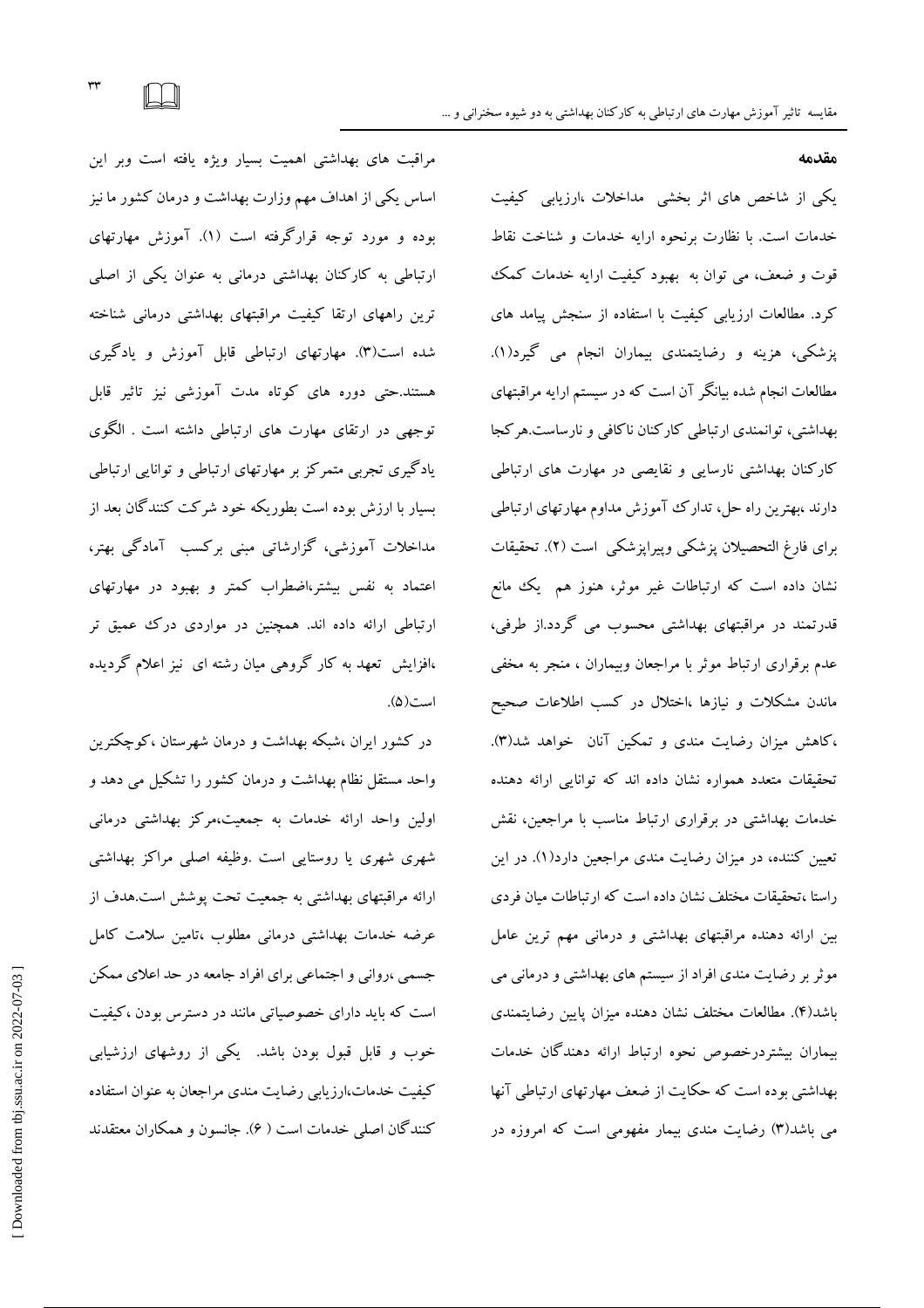که رضایت مندی بیماران ،ادراک درونی آنهاست که باید توسط خود بیماران ابراز گردد.در دنبای امروز اهمیت سنجش میزان رضایتمندی بیماران به عنوان یکی از معیارهای اساسی در تعیین کیفیت خدمات مراقبتی بر کسی پوشیده نیست.بدین ترتیب با فشارهایی که جوامع برای ارتقای کیفیت برایند وفرایند های مراقبت بر نظام های ارایه خدمات وارد می کنند ،آنها ناچارند توجه و مسولیت پذیری بیشتری نسبت به نتایج رضایت سنجی از خود نشان داده واولویت بیشتری به حقوق مشتری که در سیستم خدمات بهداشتی ودرمانی همان بیمار یا مصرف کننده خدمات است اختصاص دهند.در مطالعه میریا سانس و همکاران در سال ۲۰۰۸رضایت مندی از سطح سلامت وهزینه های سلامت برروی ۳۵۶ مقاله مورد مطالعه قرار گرفته که درآن میزان رضایتمندی کاربران با در دسترس بودن ،تداوم مراقبت ،مدت زمان مشاوره و مهارت های ارتباطی بوده است.همچنین در مطالعه کرسنیک سال ۲۰۰۰ در کشور اسلونی ارزشیابی رضایت مندی بیماران به عنوان یک ابزار کیفی برای ارتقای كيفيت برنامه در سطح ملي وبين المللي مطرح شده است (٧). باتوجه به اینکه آموزش به روش های متفاوت ارائه می گردد وتاثیر هرروشی نیزبا روش دیگر متفاوت می باشد ونیز دو روش مهم آموزش که اکنون بیش از روش های دیگر مورد استفاده قرار می گیرد، عبارت است از: روش آموزش سخنرانی و روش آموزش نوشتاري ازطريق ارائه جزوه ويمفلت وبروشور وغيره، لذا دراین بررسی تصمیم گرفتیم تاثیر دو روش آموزشی سخنرانی ونوشتاری رادرزمینه مهارت های ارتباطی با توجه به اهمیت برقراری ارتباط موثر با مراجعان و مشاهده نقایص موجود

در امر برقراری ارتباط در بخش خدمات بهداشتی و تعداد زیاد شكايات ازكاركنان بهداشتي درماني انجام دهيم.

روش بررسی

مطالعه نیمه تجربی حاضر با هدف بررسی و مقایسه میزان تاثیر روش آموزشی سخنرانی و نوشتاری به کارکنان بهداشت خانواده بر رضایت مندی مراجعین آنها در مراکز بهداشتی درمانی می باشد .دراین پژوهش که جامعه مورد پژوهش کارکنان شاغل در واحد بهداشت خانواده ۶ مرکز بهداشتی درمانی تحت یوشش مرکز بهداشت شهدای انقلاب شیراز در سال ۱۳۹۰ و گروه هدف ثانویه مراجعین کلینیک های بهداشت خانواده مستقر در این مراکز که روزانه جهت انجام امور بهداشت خانواده خود به کارکنان مراجعه می کرده اند ، بوده است.

تعداد ۲۵نفراز کارکنان بهداشت خانواده شاغل در ۶ مرکز بهداشتی درمانی به صورت نمونه گیری تصادفی و حدود ۱۰۰۰ مراجعه کننده به آن مراکز نیز به صورت نمونه گیری تصادفی آسان به شکل قبل و بعد از مداخله که ۵۰۰نفر به عنوان مراجعه کننده قبل از مداخله و۵۰۰نفر بعدازمداخله، در این مطالعه شرکت داشته اند.مشخصات واحدهای مورد یژوهش در گروه کارمندان شامل :١- دارای مدرک تحصیلی بهداشتی درمانی ٢-شاغل در واحدهای بهداشت خانواده مراکز بهداشتی درمانی تحت یوشش ۳- تا پایان زمان در نظر گرفته شده جهت یژوهش در واحدمورد نظر مشغول به خدمت باقی بمانند.مشخصات واحدهای مورد پژوهش در گروه مراجعه کنندگان عبارت بود از : ١- دريافت كنندگان خدمات بهداشت خانواده از كاركنان

 $\Box$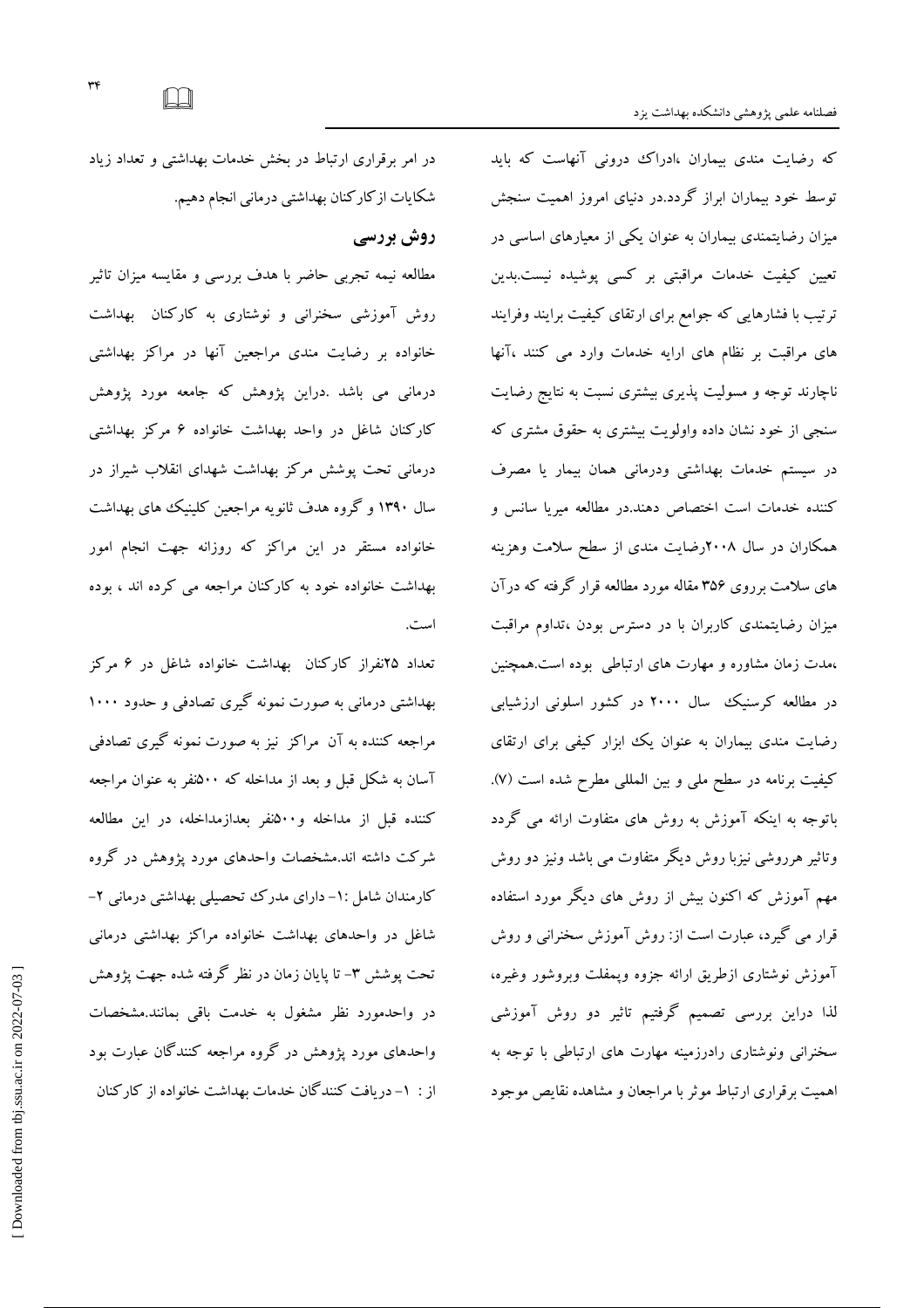مقایسه تاثیر آموزش مهارت های ارتباطی به کارکنان بهداشتی به دو شیوه سخنرانی و …

مورد نظر در مطالعه باشند. ۲- در گروه سنبی ۱۸ تا ۴۹ سال باشند. ٣- تمایل به شرکت در مطالعه را داشته باشند. میزان رضایت مندی مراجعان از نحوه ارتباط کارکنان بهداشت خانواده در مرحله قبل و بعد از مداخله آموزشی از طریق یک یرسشنامه محقق ساخته انجام گردید.برای تایید روایی پرسشنامه از پانل خبرگان (۱۰ نفر متخصص در این رشته )استفاده گردید که با اصلاح برخی آیتم ها پرسشنامه را مناسب توصیف کردند .پایایی پرسشنامه نیز از طریق مطالعه مقدماتی مورد تایید قرارگرفت. (ضريب آلفاي كرونباخ ٨٧ درصد ).

پرسشنامه به روش مصاحبه برای هر فرد مراجعه کننده به واحد بهداشت خانواده پس از مراجعه ودریافت خدمات تکمیل گردید.این پرسشنامه دارای مشخصات زیر بوده است: بخش اول: اطلاعات زمینه ای مراجعین شامل :سن ،سطح سواد

،شغل،تعداد فرزند و نوع مراجعه بود.

بخش دوم : ١٧ سوال با پاسخ ۴ گزینه ای (کاملا موافق،موافق ،مخالف وكاملا مخالف )كه جهت ارزيابي چهار قسمت اصلي مهارتهای ارتباطی پایه شامل :مهارتهای بین فردی،مهارتهای گرد آوری اطلاعات از مراجعه کننده،مهارتهای ارائه اطلاعات به بیمار و مهارتهای آموزش به بیمار می باشد.

پس از تجزیه و تحلیل اطلاعات پیش آزمون اولیه رضایت سنجی ،دوره های آموزشی مهارتهای ارتباطی به دو شیوه ۔<br>آموزش سخنرانی جهت کارکنان سه مرکز بهداشت<sub>ی</sub> درمان<sub>ی</sub> و شیوه خودآموز ( جزوه آموزشی و سی دی یاور یوینت) جهت کارکنان سه مرکز بهداشتی درمانی دیگر طراحی و اجرا گردید.پس از فاصله زمانی استاندارد از ۶ تا ۸ هفته مجددا سطح مهارتهای ارتباطی کارکنان با استفاده از همان پرسشنامه سنجش

میزان رضایت از مراجعین ؛مهارتهای ارتباطی دو گروه با دو شیوه آموزش پس از مداخله آموزشی سنجیده و مقایسه شدند.اطلاعات جمع آورى شده وارد كامپيوتر شده وبا استفاده از نرم افزار SPSS وتست های آماری کای دو و رگرسیون مورد تجزیه وتحلیل قرار گرفت.

#### ىافته ها

پژوهش انجام شده پیرامون مقایسه آموزش مهارتهای ارتباطی به شیوه سخنرانی و نوشتاری جهت کارکنان بهداشت خانواده ودرنتيجه \_سنجش ميزان رضايت مراجعه كنندگان آنها در مراکز بهداشتی درمانی تحت پوشش مرکز بهداشت شهدای انقلاب شیراز، نتایج زیر به دست آمد: میانگین سنی مراجعین کارکنان آموزش دیده نوشتاری ۲۹/۳ سال ، ۸۸ درصد خانه دار و۱۲ درصد شاغل ۷۵، درصد دارای سطح سواد زیر دیپلم و ۲۵ درصد بالای دیپلم و ۸۱ درصد حداکثر دارای ۲ فرزند بوده اند. و میانگین سنی مراجعین کارکنان آموزش دیده سخنرانی ۳۰سال،۸۵ درصد خانه دار و ۱۵ درصد شاغل،۳۱ درصد دارای میزان سواد بالای دیپلم و ۶۹ درصد زیر دیپلم و ۸۶ درصد حداکثر ۲فرزندی ً بوده اند. بیشترین علت مراجعه در دو گروه جهت تنظیم خانواده ومرتبه دوم جهت ًمراقبت کودک بوده است.بین میزان رضایت و سن،سواد،شغل،علت مراجعه آنها در دو گروه مورد آزمون ارتباط معنی داری وجود نداشته است. دراین پژوهش میانگین نمره رضایت مراجعین کارکنان آموزش دیده به شیوه سخنرانی قبل از مداخله آموزش ۳۷/۴۷ و بعد از آموزش ۴۴/۸۶ شده است .که ارتباط معناداری (p<۰/۰۰۰۱) مشاهده گردید. میانگین نمره رضایت مندی در گروه آموزش به شیوه نوشتاری از ۳۹ در مرحله قبل از مداخله به ۴۰/۵ درمرحله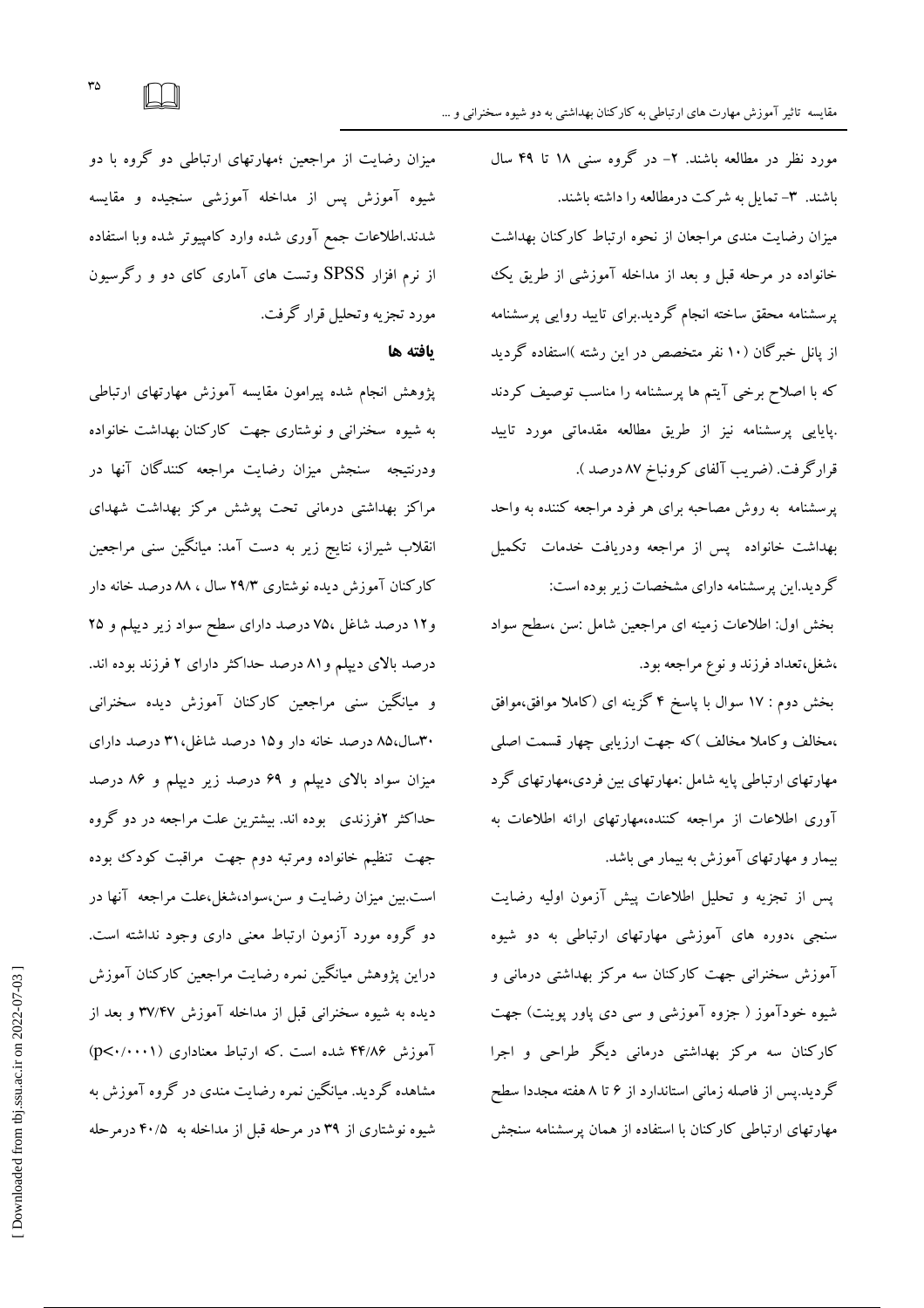بعد ازمداخله آموزشی رسید که ازنظر آماری نیزمعنادار بوده است (p=۰/۰۱۶) وضعیت رضایت مندی در مراجعین گروه آموزش دیده نوشتاری که رضایت کامل داشته اند از ۴۰/۲ درصد قبل از مداخله به ۴۹/۸ درصد بعداز مداخله رسیده است که اختلاف معنی دار(۱۹/۱۹) گزارش شده است . بین میزان رضایت مراجعه کنندگان و تعداد فرزند اختلاف معنی دار مشاهده شده است (p<۰/۰۰۰۱) و بطوریکه هرچه تعدادفرزند بیشتر میزان رضایت نیز بیشتربوده است.

بر اساس جدول یک دراین یژوهش میانگین امتیازات رضایت مراجعین قبل از آموزش به شیوه سخنرانی ۳۷/۴۷به دست آمده است که بعد از آموزش به ۴۴/۸۶ رسیده است و میانگین نمره رضایت مراجعین قبل از آموزش به شیوه نوشتاری ۳۹بوده است که میانگین نمره رضایت مراجعین بعد از آموزش به شیوه

نوشتاری ۴۰/۵۴ گزارش شده است.

براساس جدول ۲ در بررسی متغیر رضایت مندی مراجعین مشخص شد که در گروه سخنرانی در مرحله قبل از مداخله درصد افرادی که از نحوه ارتباط با پرسنل بهداشت خانواده رضایت کامل داشته اند ۲۸/۹ درصد بوده است و این رقم در مرحله بعد از مداخله به ۸۱/۳ درصد رسیده است .که اختلاف معنی دار (p<۰/۰۰۰۱ ) مشاهده شده است .

در بررسی متغیر رضایت مندی نیز مشخص شد که در گروه آموزش به روش نوشتاری در مرحله قبل از مداخله درصد افرادی که از نحوه تعامل کارکنان بهداشت خانواده رضایت كامل داشته اند از ۴۰/۲ درصد بوده است . این رقم بعد از مداخله به ۴۹/۸ درصد رسیده است. که اختلاف معنی دار (p<۰/۰۰۰۱) )مشاهده شده است.

جدول ۱:مقایسه میانگین نمره رضایت مراجعه کنندگان قبل و بعد از آموزش مهارتهای ارتباطی دردوگروه نوشتاری وسخنرانی

| Aيانگين انحراف معيار PV           |  | ميزان رضايت                                             | ميانگين انحراف معيار |                   | ميزان رضايت                                      |
|-----------------------------------|--|---------------------------------------------------------|----------------------|-------------------|--------------------------------------------------|
|                                   |  | ِ بعد از آموزش سخنران <sub>ی ۴۴/۸۶</sub> مـ (p<۰/۰۰۰۱ ) |                      |                   | قبل از آموزش سخنرانی        ۳۷/۴۷           7/۱۶ |
| $(p = \cdot / \cdot \cdot \cdot)$ |  | بعد از آموزش نوشتاری ۴۰/۵۴ هـ ۶/۷۷                      | 9/89                 | $r_{\mathcal{A}}$ | قبل از آموزش نوشتاری                             |

| جدول ۲:مقایسه وضعیت رضایت ًمراجعین در قبل و بعد از آموزش به شیوه سخنرانی مهارتهای ارتباطی |  |  |  |
|-------------------------------------------------------------------------------------------|--|--|--|
|                                                                                           |  |  |  |

| <b>PV</b>          | بعد                |       | قبل                     |              |             |
|--------------------|--------------------|-------|-------------------------|--------------|-------------|
|                    | درصد               | تعداد | درصد                    | تعداد        | وضعيت رضايت |
|                    | $\lambda$ $\gamma$ | ۱۸۲   | $Y\Lambda$ /۹           | ۶۵           | كاملا موافق |
|                    | ۱٧                 | ۳٨    | $\Delta f/V$            | ۱۲۳          | موافق       |
| $(p<\cdot/\cdots)$ | ۱/۸                | ۴     | $\mathcal{N}^{\prime}$  | ٣٠           | مخالف       |
|                    | ٠                  | ٠     | $\mathbf{r}/\mathbf{v}$ | $\checkmark$ | كاملا مخالف |

 $\Box$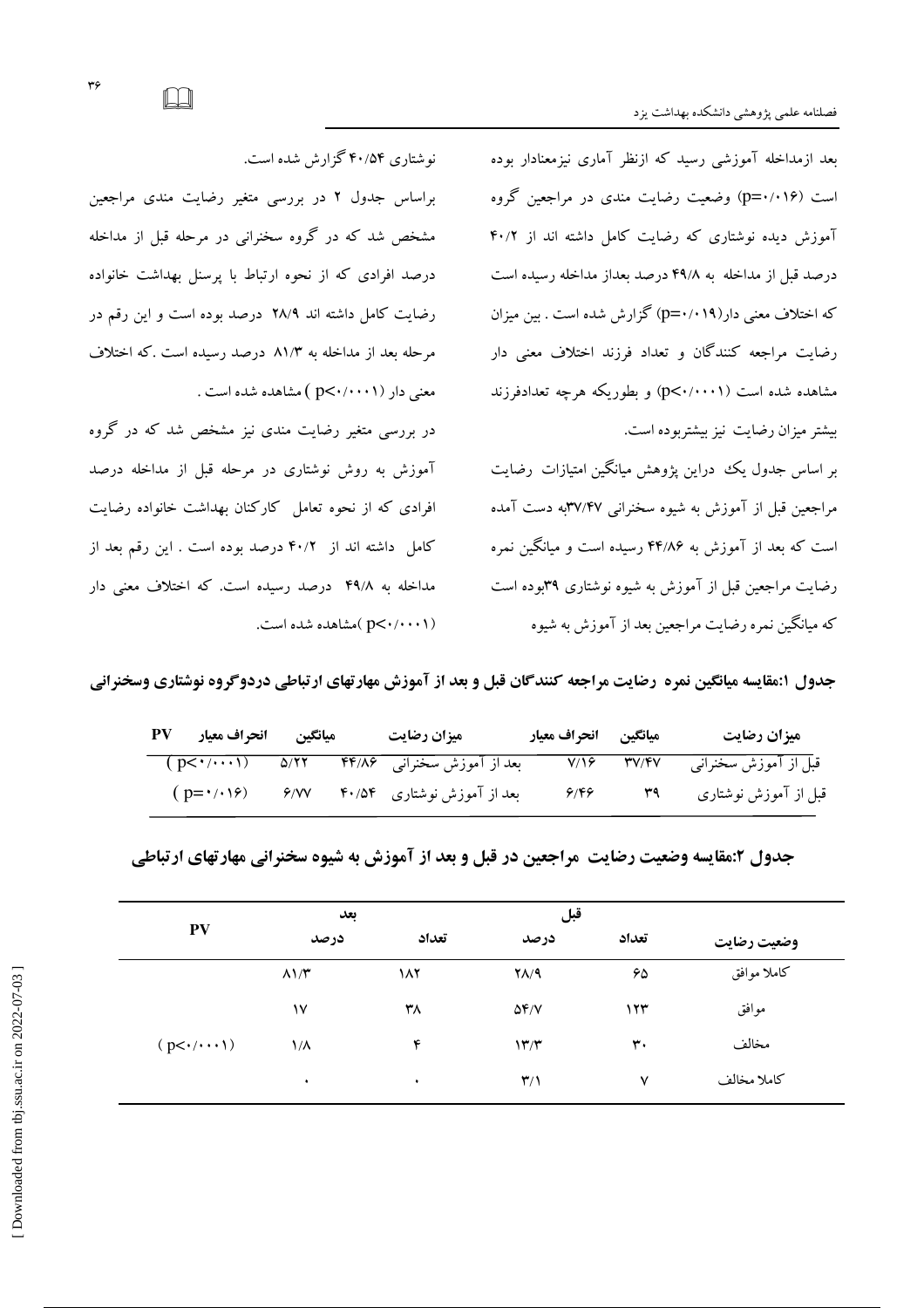|                             | بعد          |                                 | قبل                               |                                 |             |  |
|-----------------------------|--------------|---------------------------------|-----------------------------------|---------------------------------|-------------|--|
| PV                          | درصد         | تعداد                           | درصد                              | تعداد                           | وضعيت رضايت |  |
|                             | $FA/\Lambda$ | ۱۱۸                             | $F \cdot / Y$                     | $\mathcal{N} \cdot \mathcal{N}$ | كاملا موافق |  |
|                             | ۴۳           | $\mathcal{N} \cdot \mathcal{N}$ | ۴۸                                | ۱۲۲                             | موافق       |  |
| $(p<\cdot/\cdot\cdot\cdot)$ | $\Delta$ /9  | ۱۴                              | $\mathcal{N} \cdot / \mathcal{N}$ | ۲۶                              | مخالف       |  |
|                             | $1/\tau$     | ٣                               | 1/9                               | ۴                               | كاملا مخالف |  |

جدول ۳: مقایسه وضعیت ًرضایت مراجعین در قبل و بعد از آموزش کارکنان به شیوه نوشتاری ًمهارتهای ارتباطی

## بحث ونتيجه كيرى

به طور خلاصه نتايج اين مطالعه با عنوان بررسي تاثير آموزش مهارتهای ارتباطی با دو شیوه آموزشی به صورت نوشتاری و سخنرانی به کارکنان بهداشت خانواده و درنتبجه آن سنجش میزان رضایت مراجعین آنها ًنشان داده است که میانگین نمره رضایت قبل از آموزش مهارتهای ارتباطی به روش نوشتاری ۳۹ و مبانگین نمره رضایت بعداز آموزش به شبوه نوشتاری ۴۰/۵۴ بوده است که اختلاف معناداری(۱۶/۰۱۶) مشاهده شده است .همچنین میانگین نمره رضایت قبل از آموزش مهارتهای ارتباطی به روش سخنرانی به کارکنان واحد بهداشت خانواده ۳۷/۴۷ و بعد ازسخنرانی ۴۴/۸۶بوده است که نشانگر اختلاف معناداری (p<۰/۰۰۰۱) بوده است .با توجه به نتايج حاصل شده مي توان ادعا کرد که آموزش مهارتهای ارتباطی به شیوه سخنرانی نسبت به شیوه آموزشی نوشتاری موجب رضایت مندی بیشتر مراجعه کنندگان روزانه کارکنان بهداشت خانواده می گردد.

همچنین بر اساس نتایج به دست آمده از مطالعه زیبا تقی زاده و همکاران با هدف بررسی بکارگیری مهارتهای ارتباطی توسط ماماها و میزان رضایت مندی مراجعین ازمهارتهای ارتباطی کلامی و غیر کلامی ماماها به ترتیب ۵۰٪ و ۴۴/۸٪ بوده است

که رابطه ًمعناداری با میزان بکارگیری مهارتهای ارتباطی توسط ماماها داشته است (١).

نتايج مطالعه انجام شده توسط دكتر شريفي راد نيز با بررسي آموزش مهارتهای ارتباطی به کارکنان بهداشت خانواده ومبزان افزایش مهارت مادران مراجعه کننده در خصوص تغذیه کودکان، نسبت قبل به بعد از آموزش اختلاف معنادار مشاهده شده است (٢). بر طبق تحقیق صورت گرفته توسط سبد اسماعیل مناقب و همکاران از دانشگاه علوم پزشکی جهرم نیز بعد از آموزش مهارتهای ارتباطی به پزشکان خانواده که به صورت دو گروه آزمون و کنترل انجام شده است ،میانگین نمرات آگاهی ،نگرش و عملکرد گروههای مورد وشاهد بعد از مداخله آموزش مهارتهای ارتباطی گروه مورد تفاوت معنی داری نسبت به گروه شاهد داشت.مقادیر p به ترتیب برابر  $(p<\cdot/\cdot\cdot\cdot)$ و ( p $\leq\cdot/\cdot\cdot\cdot\cdot$ ) و ( p $\leq\cdot/\cdot\cdot\cdot$ ) ( p

در مطالعه انجام شده توسط احمدرضا زمانی و همکاران با هدف بررسی میزان رضایت مراجعین ، یزشکان قبل و بعد از آموزش مهارتهای ارتباطی از دانشگاه علوم پزشکی اصفهان نیز میانگین و انحراف معیار نمره به دست آمده از پرسشنامه رضایت بیماران یز شکان دوره دیده برابر ۹/۵۸ + ۸۶/۲ بود که در مقایسه با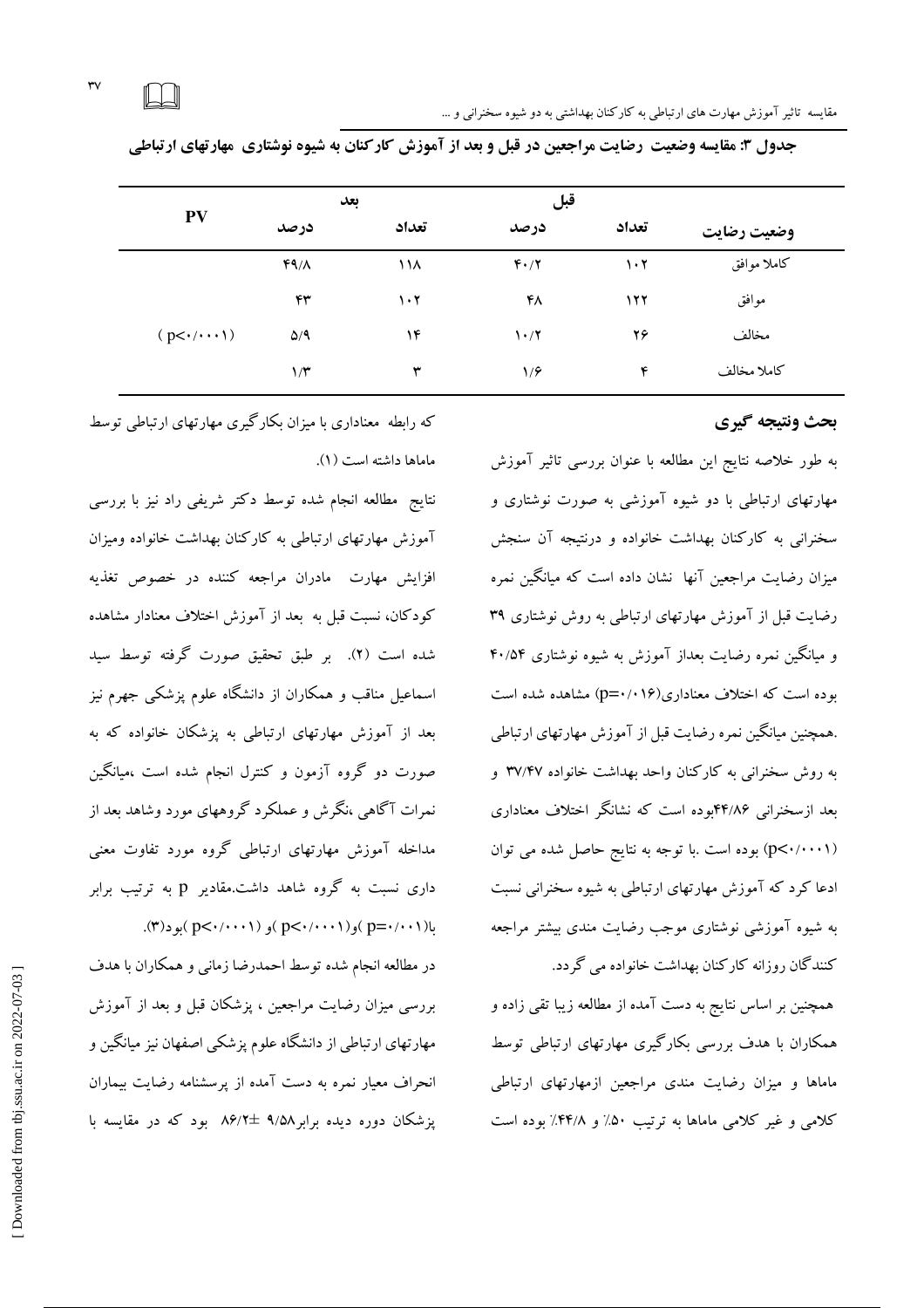یز شکان دوره ندیده ۹/۵۸± ۸۱/۵ بطور معنی داری بیشتر بوده است که نتایج با پژوهش حاضر همخوانی دارد (۴). نتایج مطالعه دانشکده پرستاری و مامایی دانشگاه علوم پزشکی تهران که توسط مولود فرمیهنی انجام شده بود نیز نشان داد بعد از آموزش مهارتهای ارتباطی به پرستاران و بررسی میزان رضايت مندى بيماران تحت نظر آنها ،اختلاف معنادارى نسبت به قبل بعد از آموزش داشته است(۸) .

نتايج نشان دادبين رضايت مندى بيماران درمرحله قبل وبعد ازمداخله آموزشي مهارتهاى ارتباطي درگروه آزمون اختلاف معنی داری وجود دارد (p<۰/۰۰۰۱) )وهمچنین بعد از برنامه آموزشی بین رضایتمندی بیماران دردو گروه آزمون و کنترل اختلاف معنی داری مشاهده شده است (p<۰/۰۰۰۱ ) (۸). در تحقیق صورت گرفته بوسیله ناهید احمدیان یزدی و همکاران میانگین نمره رضایت مندی در گروه آموزش دیده ۱۸/۶۲ به دست آمد که با مطالعه حاضر همخوانی دارد.همچنین یافته های حاصل از مرحله دوم جمع آوری اطلاعات نشان داده است در گروه سخنرانی درصد افرادی که از نحوه تعامل پرسنل رضایت داشته اند.از ۲۹/۸ درصد در قبل از مداخله به ۸۱/۳ درصد بعد از مداخله رسیده است .آزمون آماری کروسکال والیس اختلاف معناداری رادر نمره رضایت مندی در گروه سخنرانی در قبل و بعد از مداخله نشان می دهد (p<۰/۰۰۰۱ )که بهبود

وضعیت رضایت مندی مراجعان در بعد از مداخله نسبت به قبل از مداخلات آموزشی را می توان حاصل ارتقای مهارتهای ارتباطی پرسنل دانست (۹). در تحقیق صورت گرفته توسط هلیتزر و همکارانش و همچنین لیندا آندرسون و همکارانش نیز رضایت مندی مراجعان پس آموزش مهارتهای ارتباطی به کارکنان شاغل در فیلد بهداشتی نسبت به قبل از آن تفاوت معناداری مشاهده شد.در صورتی که در تحقیق مشابه توسط براون و همکارانش خلاف این امر به اثبات رسید .در مطالعه براون و همکارانش با وجود اینکه پرسنل بیان کرده اند که سطح مهارتهای ارتباطی آنان تغییر کرده است اما این موجب تغییر میزان رضایت مندی مراجعان نشده است (۱۰) . که نتایج این مطالعات نیز با نتایج مشاهده شده تحقیق حاضر همخوانی داشته اند و در نهایت بر اساس تجربیات به دست آمده ازاین پژوهش پیشنهادات زیر ارائه می گردند :

۱-آموزش مهارتهای ارتباطی به عنوان یک دوره مدون در برنامه ریزیهای آموزش ضمن خدمت کارکنان بهداشت ۲-برقراری تناسب بین جمعیت تحت پوشش و تعداد پرسنل بهداشتی شاغل در مراکز ۳-انجام تحقیقاتی جهت بررسی کیفیت عملکرد کارمندان شاغل در حوزه بهداشتی و ارائه بازخورد به آنها که می تواند باعث افزایش علاقه ، تغییر نگرش وابجاد انگیزه در محبط کار شود.

#### **References**

1 - Taghizadeh Z. communication skills by midwives and their relationship to patient satisfaction. Journal of Nursing and Midwifery, Tehran University of Medical Sciences (hayat) 2007;4 (2):44-57. [Persian] 2- Sharifi-Rad GHR. Effect of communication skills training to improve awareness and practice of health care clients. journal of Ilam University of Medical Sciences2006;4(13). [Persian]

 $\Box$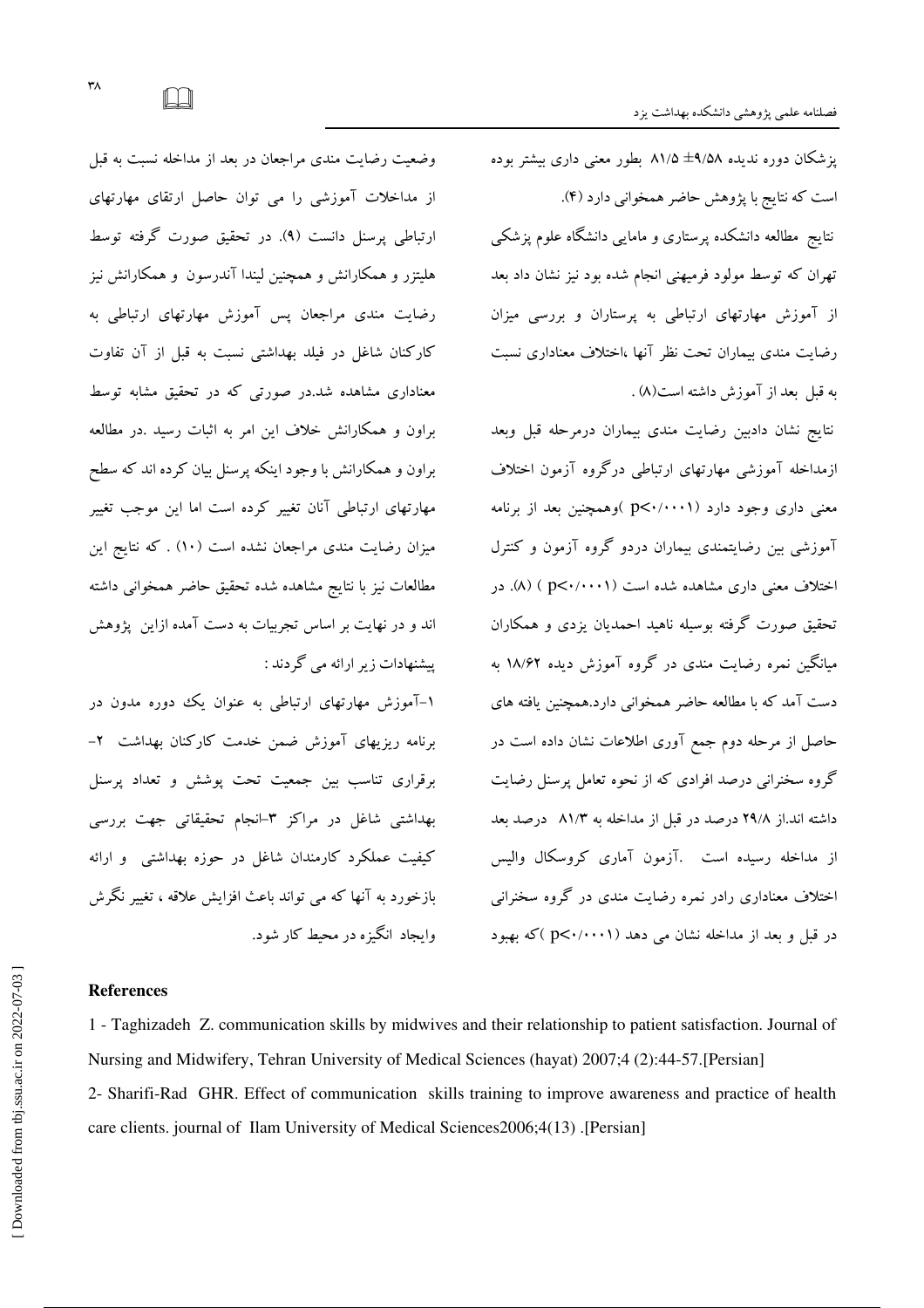3- Manaqeb I. Calgary Cambridge guide the training of communication skills based on knowledge and attitudes of family physicians function. journal of Jahrom University of Medical Sciences 2007;2 :74- 84.[Persian]

4–Zamani A. Communication Skills Training for Physicians as a Strategy for Enhancing Patients' Satisfaction: A Model for Continuing Education. Iranian Journal of Medical Education 2004; 4 (1) :15- 22.[Persian]

5– Shahidi zade A. Evaluate the quality of family planning health centers in Hamadan in 2003. Journal of Public Health and Institute of Health study2003; 2(1):1-10.[Persian]

 6-Zahiri R. Satisfaction to the users of urban and rural areas covered by the University Medical Center in the health care system. Journal of Health and Research 2010; 3(8): 61-72 .[Persian]

 7-Julaee S. Measuring satisfaction with the nursing services provided in health centers. Journal of Tehran University of Medical Science 2011;1(17): 35-44.[Persian]

8 – Farmahini Frahani M. Impact on nurses' communication skills. Journal of Nursing 2007;3(1):47- 54.[Persian]

 9-Yazdi N ,Tavafian SS, Kazemzadeh A ,et al .communication Training And Patient satisfaction : A randomized Trial From Mashhad Iran Health Education Department. Patient Prefer Adherence. 2008 ;2(2):137-42.[Persian]

10- Helitzer DL , Lanoue M, et al .A randomized controlled trial of communication training with primary care providers to improve patient- centeredness and health risk communication. Patient Education and Counseling 2011; 82(1): 21- 29. Accessed from:www.sciencedirect.com/science/ article/pii/S0 738399110000340.